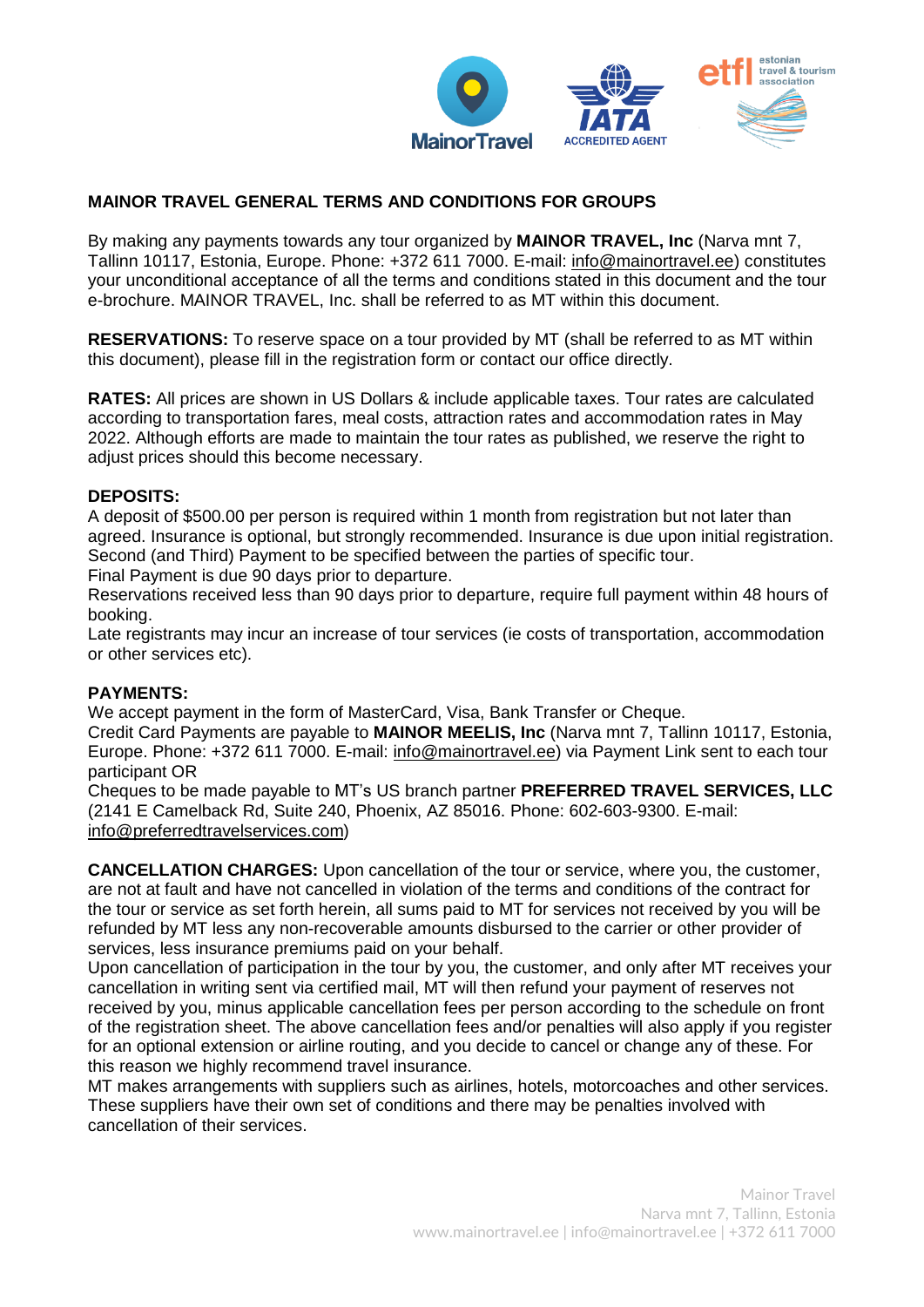

While no changes are anticipated, MT expressly reserves the right to withdraw the tour or any part thereof, or to make such alterations in the itinerary, as it deems necessary or desirable. MT expressly disclaims any liability for any loss, expense, damage or inconvenience caused as a result of any tour cancellations or changes made to any of its itineraries.

**FINAL PAYMENT:** is due to MT 90 days prior to departure or as indicated by tour rules and regulations of each tour. Payment not received by deadline dates of that tour, may result in the traveler's reservation being canceled and booking penalties assessed against the traveler.If cancellation is made by MT any time prior to the departure date, except when a customer fails to pay the final balance on time, MT, at its sole discretion, will offer a comparable departure on an alternate date, or reserves the right to offer only a future travel credit.

**INSURANCE:** We strongly recommend the purchase of Trip Cancellation and Interruption Insurance, and Medical Insurance. MT is happy to send you a hard copy of the travel insurance details. Ask for details when making your reservation.

MT is not responsible for changes in insurance price or changes in coverage between production of this information and actual purchase of insurance. Other levels of coverage available—please contact us for information.

For trips originating in USA, kindly contact MT's US branch partner PREFERRED TRAVEL SERVICES, LLC (2141 E Camelback Rd, Suite 240, Phoenix, AZ 85016. Phone: 602-603-9300. Email: [info@preferredtravelservices.com\)](mailto:info@preferredtravelservices.com) for suitable Insurance offers. NB! Insurance is due upon initial registration.

**COVID-19 AND/OR ANY FUTURE PANDEMICS**:The tour participant agrees that neither MT nor their representatives shall be liable or held responsible directly or indirectly for all travel bookings on their behalf. As the worldwide COVID-19 coronavirus pandemic remains ongoing at this time, the tour participant acknowledges that for this reason, and other reasons not reasonably foreseeable at this time, these travel plans may be interrupted or cancelled by MT and/or the representatives that is providing them, a government entity or other third party, over which MT has no control. The tour participant further acknowledges that the representatives/supplier's own cancellation, rebooking and refund policies, subject to any applicable law that is now or may later be in effect, will govern my rights and remedies, including my right to receive a refund, in such an event. Moreover, the tour participant understands that should I elect to purchase travel insurance, the terms of the individual policy they have chosen, will dictate whether, and to what extent, coverage for any financial loss may exist under the circumstances.

**IDENTIFICATION:** All tour participants MUST carry a valid passport when traveling. When traveling to foreign countries, the traveler may require a travel visa, shot and/or inoculations and should check with their booking agent or travel clinic for such requirements. It is the tour participant's responsibility to obtain proper documentations for travel. Failure to obtain the proper documentation required for the tour such as a valid passports, visas and medical requirements, may result in not being able to participate in the travel arrangements booked. In which case the traveler will not be entitled to any refund from MT.

**PHYSICALLY CHALLENGED PASSENGERS:** Persons requiring special assistance must be accompanied by a companion to care for their needs. Some tours may present difficulties for those physically challenged.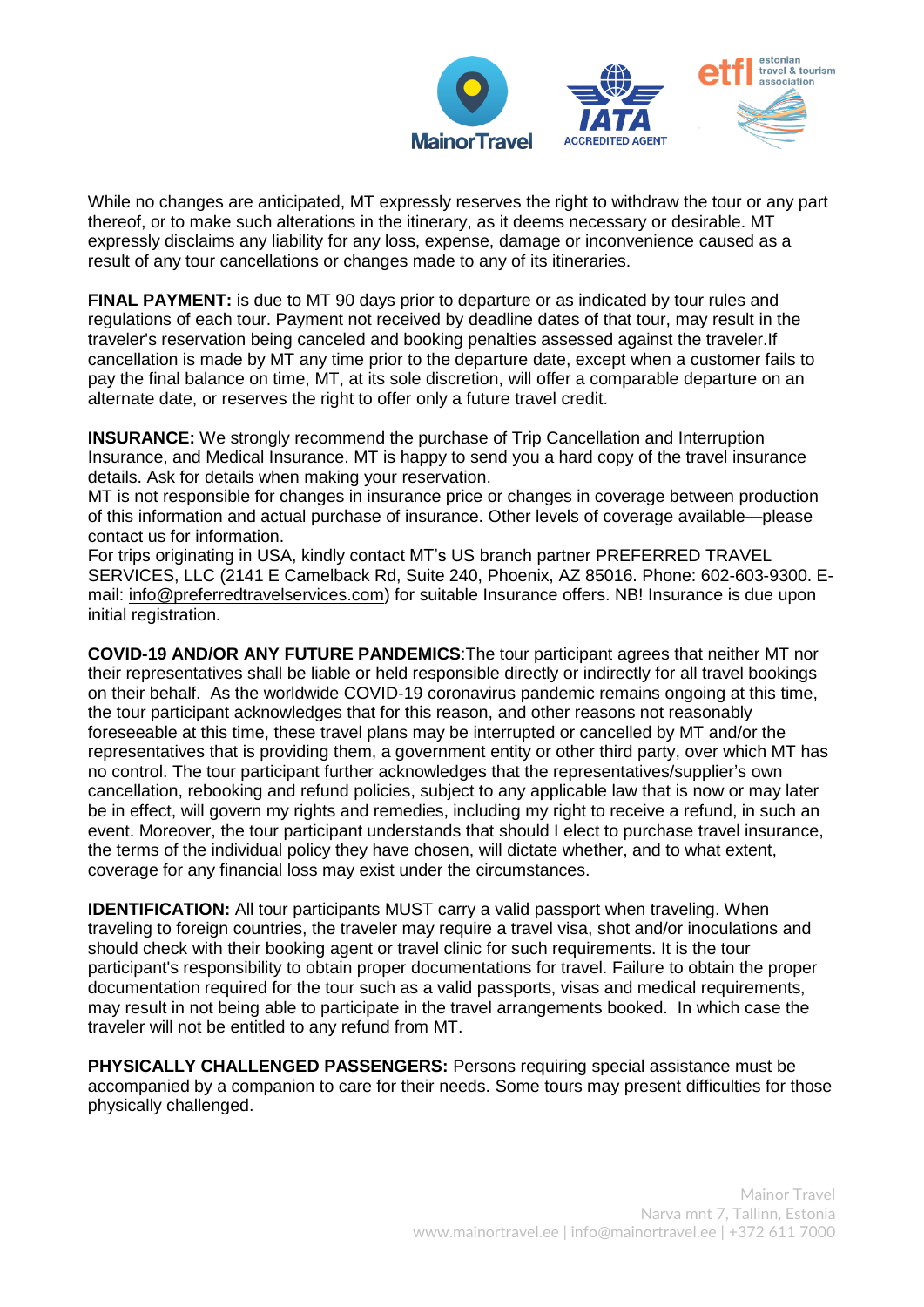

**FARES, SURCHARGES & OTHER CHARGES:** All fares are based on exchange rates and fares applicable at the time of printing and based on minimum number of paying passengers and are therefore subject to change if fares change, if group does not reach minimum or if exchange rates fluctuate significantly. Tours are subject to surcharge until 45 days prior to departure. Tour members will be advised of any surcharge on their tour at this time. Any changes made to original bookings are subject to administration fee.

**TRAVEL DOCUMENTS:** Final documents will be delivered ca 2-3 weeks before departure and will only be distributed to fully paid passengers. It is the passenger's responsibility to double check the documents for accuracy that the name is exactly as it appears on the respective government issued ID to be used while traveling. You assume full and complete responsibility for checking and verifying any and all passport, visa, vaccination, or other entry requirements of your destination and your connecting points, and all conditions regarding health, safety, security, political stability, and labor or civil unrest at such destination. Some countries will not admit persons convicted of a crime. Some countries require both parents 'consent for minors to travel. Passports should be valid for at least 6 months after return date and have at least 3 blank pages.

Failure to obtain the proper documentation required for the tour such as a valid passports, visas and medical requirements, may result in not being able to participate in the travel arrangements booked. In which case the traveler will not be entitled to any refund from MT.

**AIR TRANSPORTATION:** Round-trip Economy or Business Class depending on the Tour type. All airfare tickets, unless specifically stated otherwise, are non-refundable. Any cancellation, itinerary changes, or failure to use confirmed space will be subject to penalties and/or fees levied by the airline at the time of ticketing. Airfare, airline carrier, and airline schedules are subject to change without notice. Passengers arranging their own airline transportation are responsible for arrival and departure transfers to join the group. MT is not liable for air tickets or any travel arrangements made independently by passengers that may be affected by the group's schedule changes or cancellations. MT is not responsible for itinerary changes necessitated by changes in the airline's schedule. Any airline fuel surcharges are the responsibility of the passenger.

**DEVIATIONS:** Deviations from the group itinerary are possible only either on the outbound or on the inbound and must be from the same city as the group's return. Airlines restrict the number of deviations allowed in each group. Please note the deviations from a group fare often carry heavy airline surcharges, normally a \$150/€150 minimum. All deviations require completion of the "Deviation Request Form', available from MT.

**AIRLINE SEATING, FREQUENT FLYER & MEAL REQUESTS:** Seating is group seating and MT will do our best to accommodate any individual seating requests. We kindly direct you to the airline if you wish to change seat assignments. We will do our best to be sure that the airline receives your frequent flyer information. Special meal requests should be made directly with the airline by the tour registrant, usually two weeks prior to departure.

**BAGGAGE:** We strongly suggest that you bring only one piece of checked luggage and one carryon. No porterage is included. If needed, this can be arranged with the local guide. Any additional suitcases will incur a charge.

## **ROOM ACCOMMODATIONS:**

Single: 1 person ~1 bed; Double: 2 persons sharing ~ 1 or 2 beds;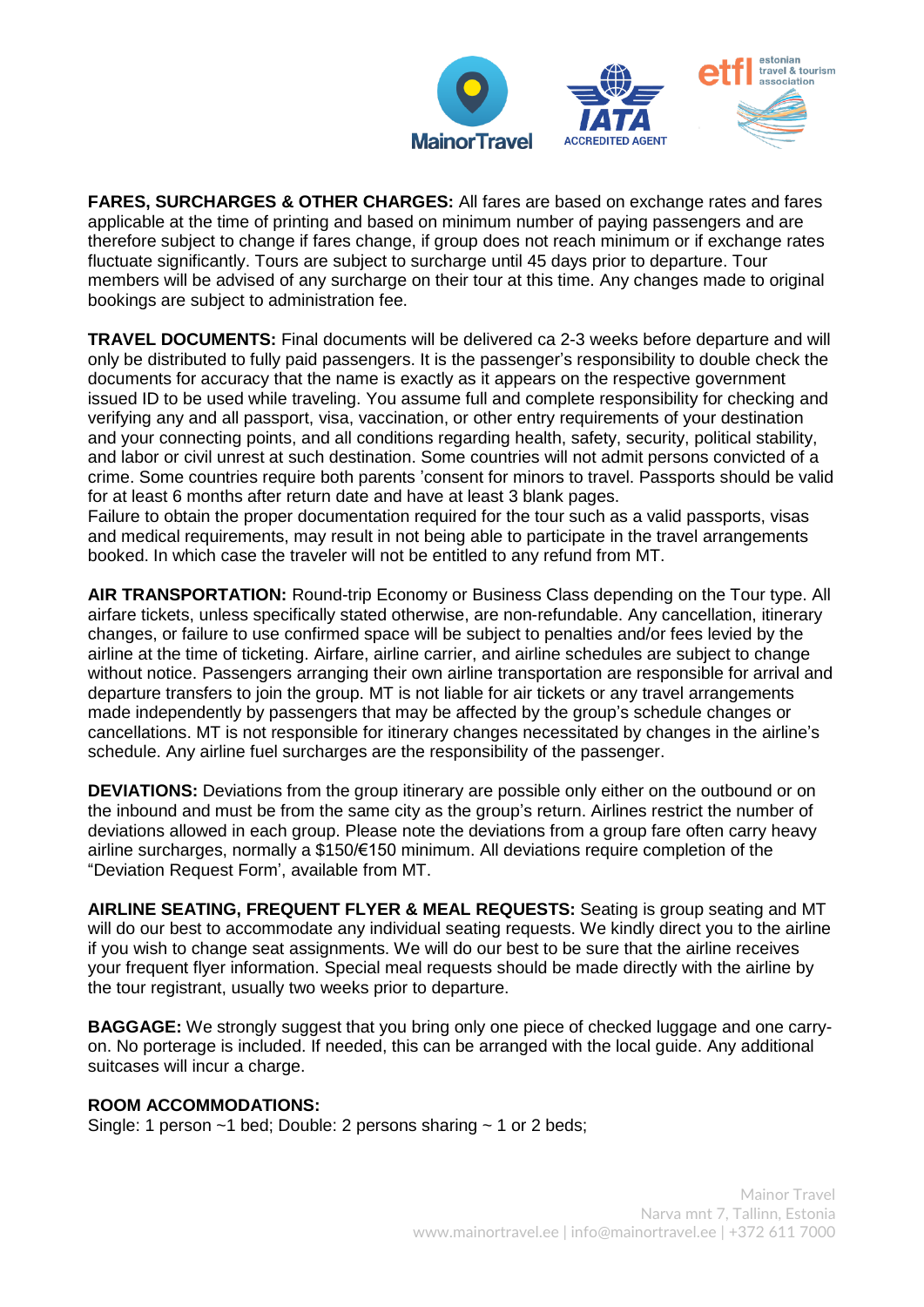

Twin: 2 persons sharing  $\sim$  2 beds; Triple: 3 persons sharing  $\sim$  2 beds (extra charge for cot) Quad: 4 persons sharing  $\sim$  2 beds.

\*\* Some hotels do not offer triple or quad accommodations and participants will be asked to book 2 rooms. All rooms will be booked as non-smoking and smokers will be asked to specify request at time of booking. At no time will a smoker be able to smoke in a non-smoking room and to do so will result in a fine imposed by hotel and payable by offender.

Single Travelers: Tour participants traveling alone but wishing to share accommodation with a suitable roommate must pay the single supplement until a roommate is found. The single supplement would then be refunded with the final documentation. MT cannot assume any responsibility should such an arrangement not be available or suitable.

**MEALS:** Meals as per tour itinerary. Dietary needs should be brought to the attention of MT before departure.

**TRANSPORTATION:** The motor coaches used on our tours are from carefully selected companies. Smoking is not permitted on motor coaches. Frequent stops will be made when ever possible. There are no reserved seats on motor coaches.

**SIGHTSEEING**: By foot or by private motor coach with quide. All entrance fees per itinerary are included.

**SPECIAL REQUESTS:** Travelers requiring special needs such as accommodation, meals and rooming requests, must place this request at time of reservation with MT.We will do their utmost to accommodate these special requests, but cannot be held responsible if such requests are not fulfilled.

**OPTIONAL TOURS/UNUSED SERVICES:** Please be advised that if a client books any optional tour, which is not in the tour package, the traveler is then using the right of choosing. The traveler may not wish to attend all the attractions scheduled in the tour package for one reason or another, or if the traveler wishes to leave the tour please advise your Tour Director in advance. If the traveler diverts from the tour for any reason, MT will not make any refund for any unused portion of the tour package.

**PUBLICATION ERRORS:** Although great care is taken in the production of flyers, typographical, illustrative or pricing errors may occur. We reserve the right to correct any errors.

**PICTURES/SOCIAL MEDIA:** Passengers may be included in photography and/or social media whilst on tour. Please inform your tour director if you prefer your image to not be used.

**TOUR OPERATOR'S RESPONSIBILITY & LIABILITY:** MT acts solely as organizer of the tours outlined on this tour, and is responsible for making all reservations and charting the routes as outlined but it is expressly understood and agreed between the tour organizer and the passengers that MT or its consultants shall not be held responsible for:

- a. Non-performance on the part of any hotel or other accommodation for any act or omission that cannot be directly attributed to the neglect of the tour organizer;
- b. Any delays, misconnection, loss, damage or injury to persons, property or for mechanical defects or failure, however caused or for any substitution of hotels or carrier equipment beyond the control of the Tour operator, or for any additional expenses occasioned thereby;